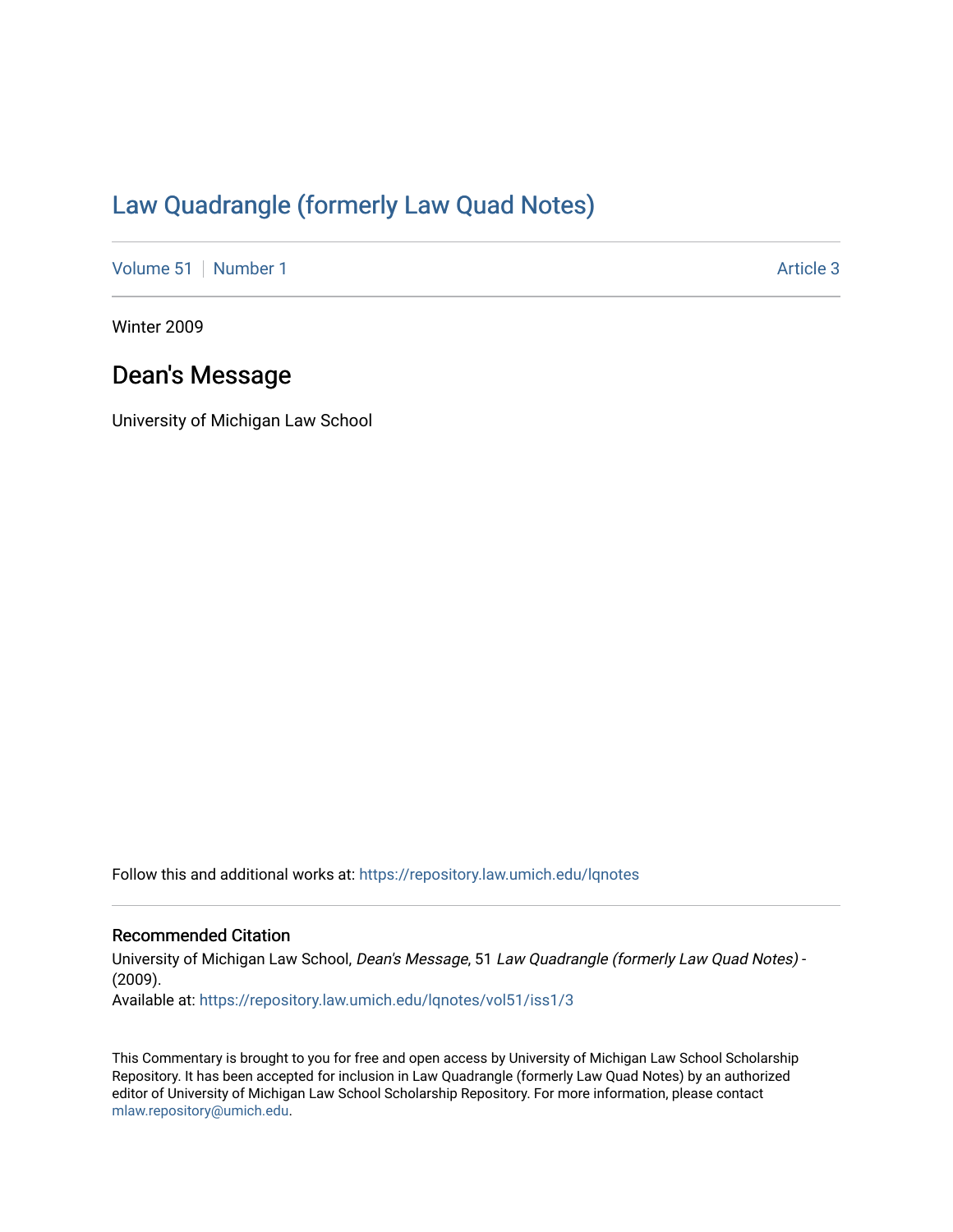## a message from dean caminker

**I read a student blog entry recently that was compelling in its description of Michigan Law's unusually collegial culture.** 

"Returning classes feel it—that's why we sign up for things like tour guiding and orientation leading. Alumni know it too—when a law firm associate tried to explain how friendly the people in his firm are, he compared it to his experiences as a Michigan Law student," wrote 2L Joseph Wang, who earned his A.B. in classics from Princeton and his master's in philosophy from Oxford before joining us in Ann Arbor.

This sense of collegiality has been a Michigan hallmark for many years. Not only does it create a pleasant learning environment, but it translates into a significant advantage for our students. Because our students, faculty, administrators, and alumni are supportive of one another—and committed to one another's success—students have the greatest possible opportunity to excel in law school and in their careers.

Our dean of admissions recalled a story that illustrates this point, one of dozens I hear every year. A student's laptop failed during exams. Not only did many other people offer her their outlines, one fellow student with a computer engineering background spent several hours repairing the laptop for her.

Here at Michigan, we demand intellectual rigor and cultivate a spirit of collegiality in equal measure. I consider this one of the School's most distinguishing characteristics. It is a far cry from a three-year legal education defined by cutthroat competition at all costs. More importantly, it is a terrific environment for learning the skill of collaboration that will be so important on an increasingly interconnected world stage.

This issue of the magazine marks the Law School's 150th anniversary. The sesquicentennial celebration provides the opportunity not only to reflect on Michigan's proud history, but also to look ahead to the future of the Law School, and of legal education.

Consider this: in the next few decades, lawyers and those trained in the law are likely to be more important players on that world stage than ever before. Lawyers have an intellectual skill set, and a penchant for critical thinking, that are essential in a wide range of circumstances. Clients will continue to rely on the lawyer's wise counsel and zealous advocacy to navigate the evermore complex web of regulations. And, I can imagine tomorrow's global lawyer increasingly in the role of broker as well, bringing together disparate parties compelled to coordinate in some way, whether they are individuals, multinational corporations, or countries concerned with cooperative policy development.

The combination of smart, analytical thinking and effective brokering will be just as essential in a global environment for



legally trained professionals who have chosen not to practice law in the traditional sense. These are nuanced skills. On the one hand, there is the ability to mediate, negotiate, find common ground, lead a cross cultural team; on the other, there is the critical thinking which enables one to tease out fact and knowledge from the tsunami of information now available instantaneously. Many alumni of the Law School who took a career path outside of the law tell me they credit their career success in large measure to learning to think and work in the "Michigan way."

Our 1L class is the face of our future, and the legal profession's future. The qualifications of the class are astonishing—the highest median GPA and LSAT we have ever admitted. But just as impressive is the multifaceted nature of the class composition: a 2008 Olympic silver medal winner in fencing, the manager of China policy for the U.S. Chamber of Commerce, a former Army lieutenant who earned the Bronze Star, an ordained rabbi, a member of the Guatemalan national rugby team. Most of our candidates for the S.J.D and LL.M. have worked overseas in private practice, government, NGOs, and academia.